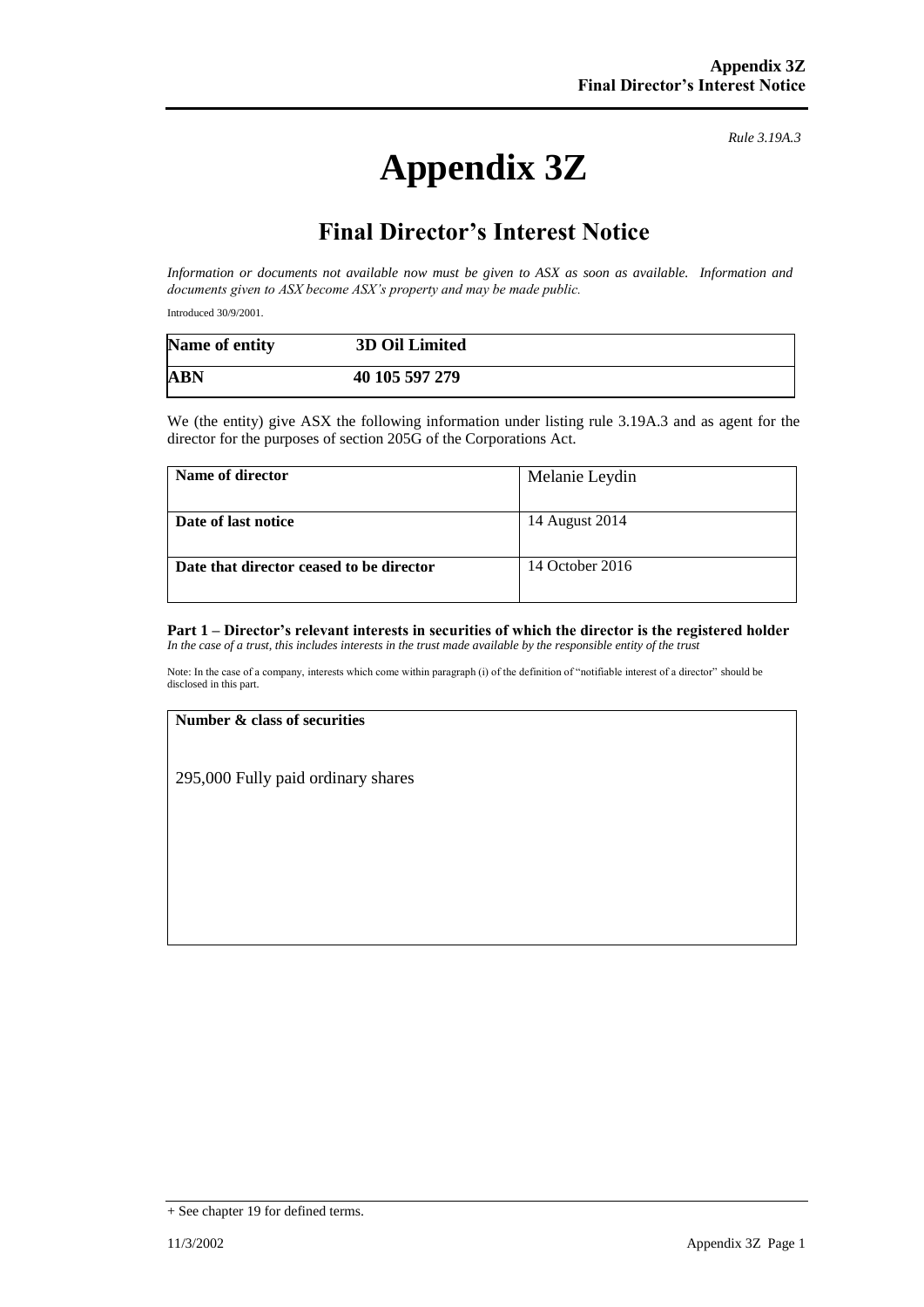### **Part 2 – Director's relevant interests in securities of which the director is not the registered holder**

Note: In the case of a company, interests which come within paragraph (ii) of the definition of "notifiable interest of a director" should be disclosed in this part.

*In the case of a trust, this includes interests in the trust made available by the responsible entity of the trust*

| Name of holder & nature of interest<br>Note: Provide details of the circumstances giving rise to<br>the relevant interest | Number & class of securities |
|---------------------------------------------------------------------------------------------------------------------------|------------------------------|
| Nil                                                                                                                       | N/A                          |
|                                                                                                                           |                              |
|                                                                                                                           |                              |

## **Part 3 – Director's interests in contracts**

| Detail of contract                                       | <b>Nil</b> |
|----------------------------------------------------------|------------|
| <b>Nature of interest</b>                                | N/A        |
| Name of registered holder<br>(if issued securities)      | N/A        |
| No. and class of securities to<br>which interest relates | N/A        |

<sup>+</sup> See chapter 19 for defined terms.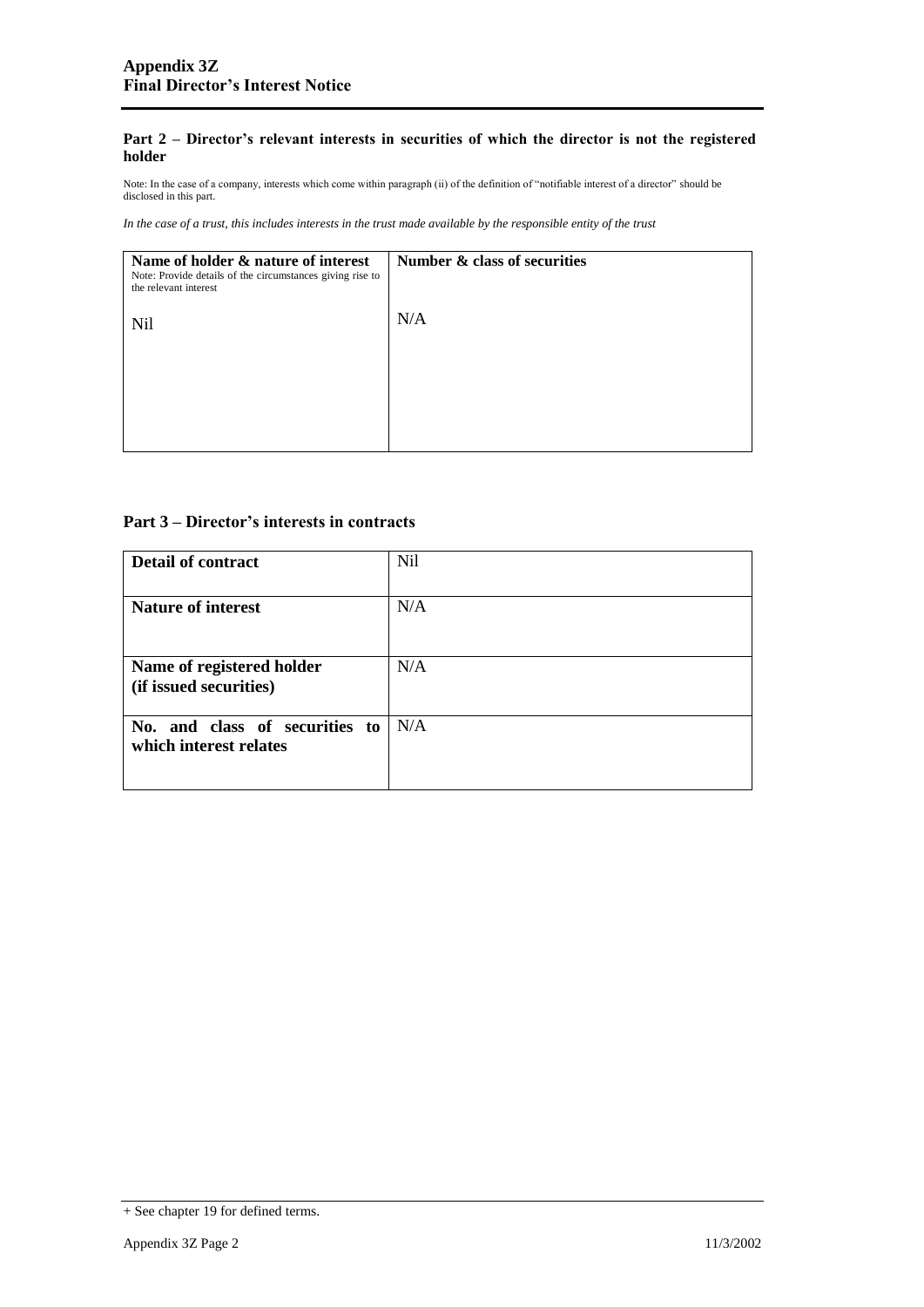# **Appendix 3Z**

*Rule 3.19A.3*

# **Final Director's Interest Notice**

*Information or documents not available now must be given to ASX as soon as available. Information and documents given to ASX become ASX's property and may be made public.*

Introduced 30/9/2001.

| Name of entity | <b>3D OIL LIMITED</b> |
|----------------|-----------------------|
| <b>ABN</b>     | 40 105 597 279        |

We (the entity) give ASX the following information under listing rule 3.19A.3 and as agent for the director for the purposes of section 205G of the Corporations Act.

| Name of director                         | <b>CAMPBELL HORSFALL</b> |
|------------------------------------------|--------------------------|
| Date of last notice                      | 23 DECEMBER 2014         |
| Date that director ceased to be director | 14 OCTOBER 2016          |

#### **Part 1 – Director's relevant interests in securities of which the director is the registered holder** *In the case of a trust, this includes interests in the trust made available by the responsible entity of the trust*

Note: In the case of a company, interests which come within paragraph (i) of the definition of "notifiable interest of a director" should be disclosed in this part.

### **Number & class of securities**

104,625 Fully paid ordinary shares

<sup>+</sup> See chapter 19 for defined terms.